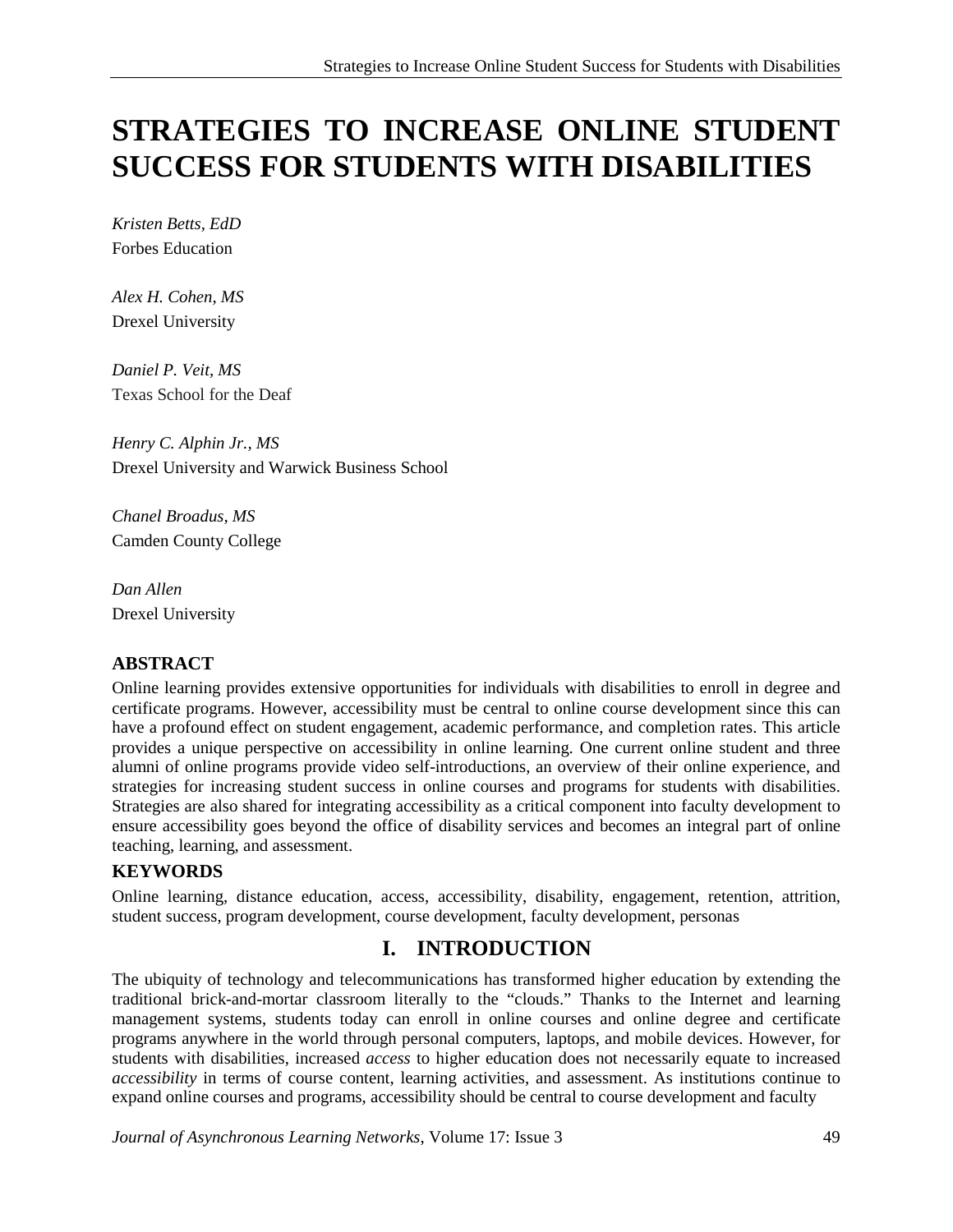development since this can have a profound effect on student engagement, academic performance, and completion rates.

Research reveals approximately 20 percent of the general population self-identify as having a disability [1]. However, colleges/universities often point out that student reporting rates are lower than national reporting rates with only 11 percent of postsecondary students self-identifying as having a disability [2]. This means that many students with disabilities may not be getting the services they need to succeed in their programs—particularly in online programs in which students may infrequently or never come to campus. Therefore, accessibility and support services must be at the forefront when universities are developing online programs, online course content, cocurricular programming, and faculty development.

This article provides a unique perspective on accessibility in online learning. One current online student and three recent graduates of online programs discuss their personal experience with online learning and share strategies for increasing student success in online courses and programs for students with disabilities. Strategies are also shared for integrating accessibility as a critical area within faculty development to ensure accessibility goes beyond the office of disability services and becomes an integral part of online teaching, learning, and assessment.

# **II. REVIEW OF LITERATURE**

## **A. Growth of Online Learning and Online Attrition**

The growth of online learning has been explosive. According to the report *Changing Course: Ten Years of Tracking Online Education in the United States*, the number of students enrolling in at least one online course increased over 570,000 students between fall 2011 and fall 2012 to a new total of 6.7 million [3]. This represents the same approximate growth of additional students taking at least one online course as the previous year. The report also shares that the "proportion of all students taking at least one online course is at an all-time high of 32.0 percent" [3, p. 4].

Online enrollments in the United States are not expected to slow down. Ambient Insight forecasts the following:

By 2015, 25 million post-secondary students in the United States will be taking classes online. And as that happens, the number of students who take classes exclusively on physical campuses will plummet, from 14.4 million in 2010 to just 4.1 million five years later [4].

Attrition in online learning in the United States is often cited as occurring at a rate of 20–50 percent [5, 6]. However, some publications cite online attrition rates as high as 70–80 percent [7, 8]. According to Angelino, Williams, and Natvig, online attrition is 10–20 percent higher than in traditional on-campus programs [9]. The challenge with online attrition is that there is comparatively limited data on national attrition rates. Eduventures summarizes the situation as follows:

Program-level online student retention and completion data in the public domain is almost non-existent. Delivery mode is not a variable used by the National Center for Education Statistics, the main source of retention and completion data for U.S. higher education. The literature on online student retention and completion data for U.S. higher education is dominated by course-level analysis [10, p. 4].

# **B. Online Learning and Individuals with Disabilities**

Currently, there is no available national data on the percentage of students with disabilities who are enrolled in online programs. Two challenges exist in terms of collecting this type of data: (1) variations in how institutions define "online learning," and (2) students must *self-identify* as having a disability. According to the *Americans with Disability: 2010* report, approximately 56.7 million people living in the United States reported having some kind of disability in 2010 [11]. This represents nearly 1 in 5 people in

the civilian noninstitutionalized population in 2010 [1, 11]. The report also reveals that the "total number of people with a disability (in 2010) increased by 2.2 million from 54.5 million in 2005" [11, p. 5].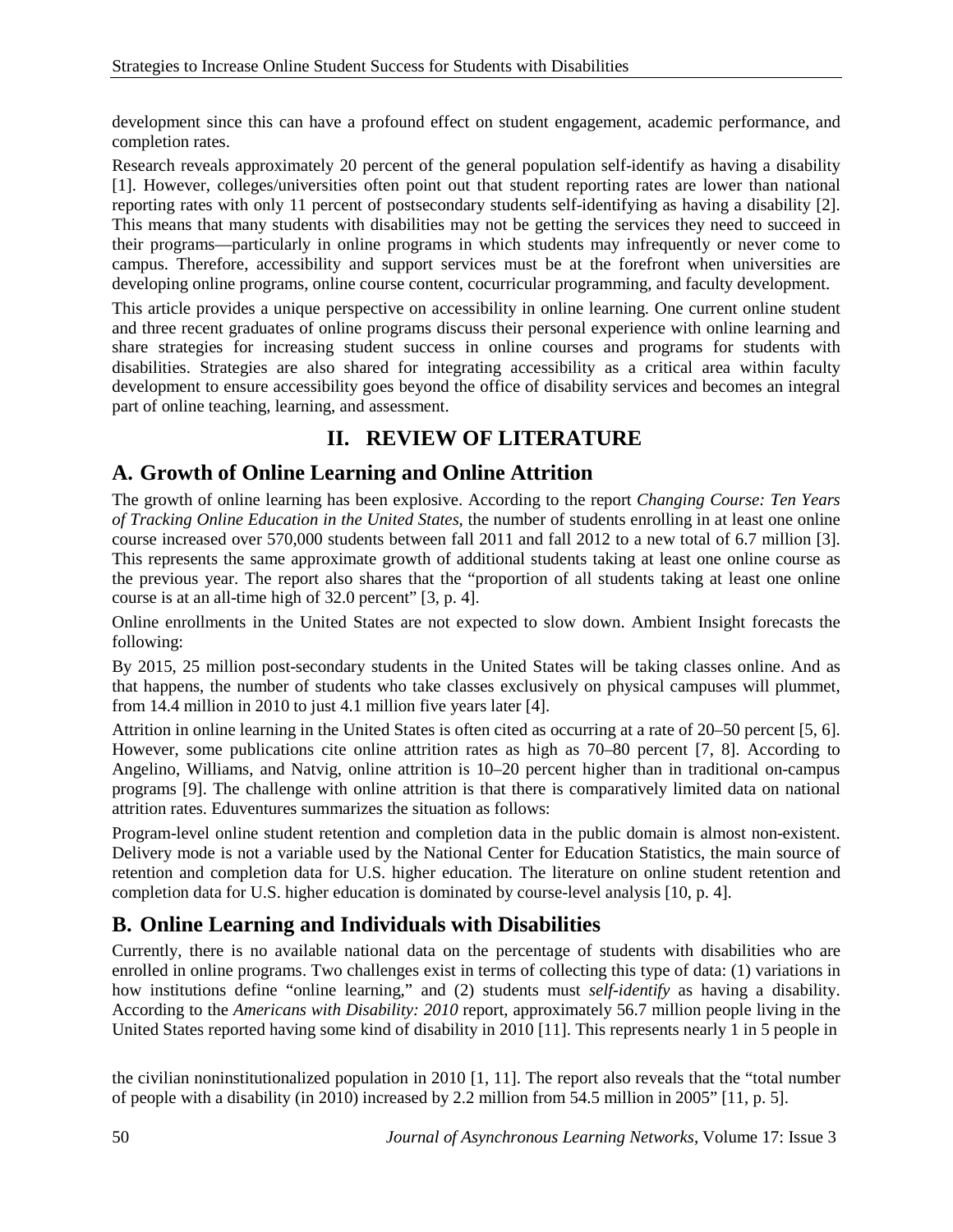Defining "disability" is essential to understanding the importance of accessibility in online learning. According to the Americans with Disabilities Act of 1990, as amended, the term "disability" means, "with respect to an individual, (a) a physical or mental impairment that substantially limits one or more major life activities of such individual; (b) a record of such an impairment; or (c) being regarded as having such an impairment" [12]. According to the ADA, major life activities are broken down into two categories:

• *In general*

For purposes of paragraph (1), major life activities include, but are not limited to, caring for oneself, performing manual tasks, seeing, hearing, eating, sleeping, walking, standing, lifting, bending, speaking, breathing, learning, reading, concentrating, thinking, communicating, and working.

• *Major bodily functions*

For purposes of paragraph (1), a major life activity also includes the operation of a major bodily function, including but not limited to, functions of the immune system, normal cell growth, digestive, bowel, bladder, neurological, brain, respiratory, circulatory, endocrine, and reproductive functions. [12, n.p.]

The *Americans with Disability: 2010* report, which is published by the United States Census Bureau, categorizes types of disabilities into communicative, physical, and mental domains. As shared in the report, individuals can have more than one type of disability, meaning they may have disabilities in multiple domains. The three domains—communicative, physical, and mental—are presented in more detail below as they appear in the *Americans with Disability: 2010* report:

People who have disability in the **communicative domain** reported one or more of the following:

- 1. Was blind or had difficulty seeing.
- 2. Was deaf or had difficulty hearing.
- 3. Had difficulty having their speech understood.

People who have disability in the **mental domain** reported one or more of the following:

- 1. Had a learning disability, an intellectual disability, developmental disability or Alzheimer's disease, senility, or dementia.
- 2. Had some other mental or emotional condition that seriously interfered with everyday activities.

People who have disability in the **physical domain** reported one or more of the following:

- 1. Used a wheelchair, cane, crutches, or walker.
- 2. Had difficulty walking a quarter of a mile, climbing a flight of stairs, lifting something as heavy as a 10-pound bag of groceries, grasping objects, or getting in or out of bed.
- 3. Listed arthritis or rheumatism, back or spine problem, broken bone or fracture, cancer, cerebral palsy, diabetes, epilepsy, head or spinal cord injury, heart trouble or atherosclerosis, hernia or rupture, high blood pressure, kidney problems, lung or respiratory problem, missing limbs, paralysis, stiffness or deformity of limbs, stomach/digestive problems, stroke, thyroid problem, or tumor/ cyst/growth as a condition contributing to a reported activity limitation [11, p. 1].

Each disability has a spectrum in terms of severity. The *Americans with Disability: 2010* report breaks down disability data into two categories: "severe" and "nonsevere." Within the communicative domain, the spectrum for "seeing and hearing" ranges from limited to moderate impairments in vision or hearing to being blind or deaf. According to the World Health Organization, over 285 million people in the world are visually impaired: 39 million individuals are identified as blind and 246 million are identified as having moderate to severe visual impairment [13]. The results of the National Health and Nutritional Examination Surveys (NHANES) published in 2011 revealed that "nearly one in five Americans age 12 and older experience hearing loss severe enough to interfere with day-to-day communication" [14, n.p.]. The NHANES results also revealed that 48 million Americans have significant hearing loss in one or both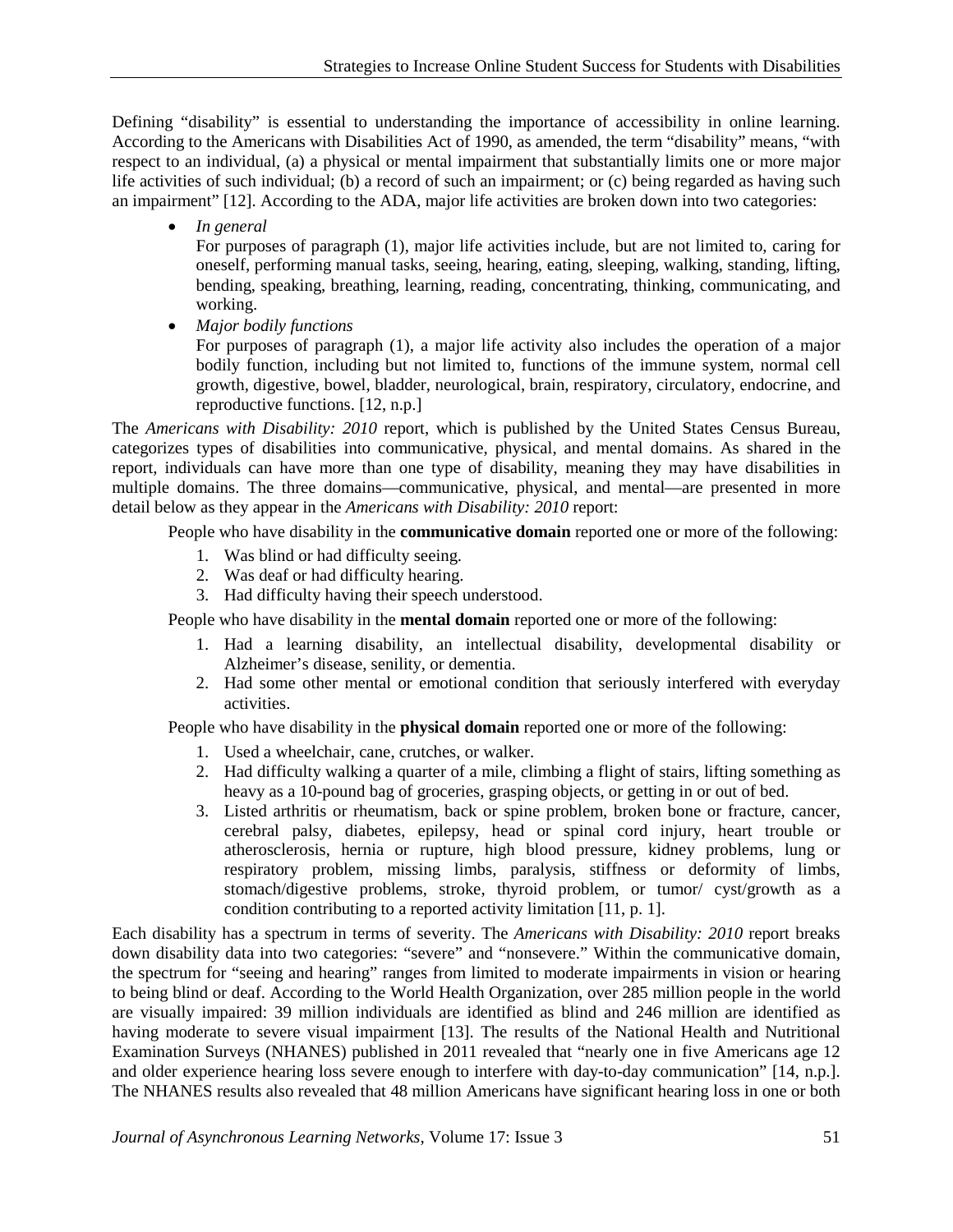ears [14, 15]. Keep in mind these are just two examples of the wide spectrum within disabilities that fall under the communicative domain. It is also important to recognize that many disabilities can be progressive, so understanding the spectrum within a disability is important to accommodations and support services.

Within the area of accessibility, "hidden disabilities" and "invisible disabilities" are gaining greater national attention within higher education. In April 2011, the Higher Education Research Institute (HERI) at the University of California, Los Angeles, published a research brief entitled *College Students with "Hidden" Disabilities: The Freshmen Survey Fall 2010*. This publication drew national attention to the increasing percentage of freshmen enrolling in college who are reporting "hidden disabilities," such as attention deficit/hyperactivity disorder (ADHD) and psychological disorders as well as the importance of providing student accommodations for these students [16].

Two organizations bringing greater national attention to invisible disabilities include Disabled World [17] and the Invisible Disability Association (IDA) [18]. Disabled World defines the term invisible disabilities "as an umbrella term that captures a whole spectrum of hidden disabilities or challenges that are primarily neurological in nature" [17, n.p.]. IDA states that the term invisible disabilities:

refers to symptoms such as debilitating pain, fatigue, dizziness, weakness, cognitive dysfunctions, learning differences and mental disorders, as well as hearing and vision impairments. These are not always obvious to the onlooker, but can sometimes or always limit daily activities, range from mild challenges to severe limitations and vary from person to person [18, n.p.].

Disabled World shares that 10 percent of individuals living in the United States have a medical condition that could be considered a type of invisible disability, and 96 percent of individuals self-identifying with chronic medical conditions have an illness that is invisible [17]. A full list of invisible disabilities is listed on the Disabled World web page "Information on Invisible Disabilities" [17]. Two excellent resources on invisible disabilities include a video by Disabled World entitled *Invisible Disabilities & Postsecondary Education* [19] and a video by IDA entitled *Invisible No More TV: Tell Your Story* [20].

## **C. Faculty Development and Concept of Personas**

Faculty development is essential to the design, implementation, and sustainability of online degree and certificate programs that engage all students. Zdenek states, "Students with disabilities are in danger of being either excluded from the new media revolution or accommodated as after-thoughts of pedagogies that fail to anticipate their needs" [21, n.p.]. Therefore, institutions need to consider the importance of including accessibility training as part of faculty development for all faculty (i.e., full-time, part-time, and adjunct). Accessibility training can be integrated into faculty orientations and then continue through ongoing faculty development. While professional development often includes required training on the LMS infrastructure and course facilitation, accessibility should become part of this training as well.

The integration of accessibility into online learning requires an institutional commitment to success for all students. The reality is that ADA compliance "remains a major vulnerability" for online programs, as shared in the 2010 *Managing Online Education Survey*, conducted by the WICHE Cooperative for Educational Telecommunications (WCET) and the Campus Computing Project [22]. According to this survey, "many institutions may be vulnerable to complaints about the accessibility issues because faculty and academic programs, rather than a central office familiar with the mandates of the Americans with Disabilities Act (ADA) are responsible for ADA compliance" [23, n.p.]. Therefore, accessibility training for online faculty requires collaboration among (a) the offices responsible for ADA compliance, (b) the offices responsible for faculty development, and (c) the offices responsible for online programs.

Accessibility training needs to go beyond providing faculty with national data on disabilities and warnings of potential litigation. Accessibility is the right thing to do and training should be focused on students, their engagement online, and program completion. It is recommended that institutions develop strategies to personalize accessibility training. One of these strategies is to apply the concept of *personas*. Today, personas are widely used within marketing, web design, and instructional design since the concept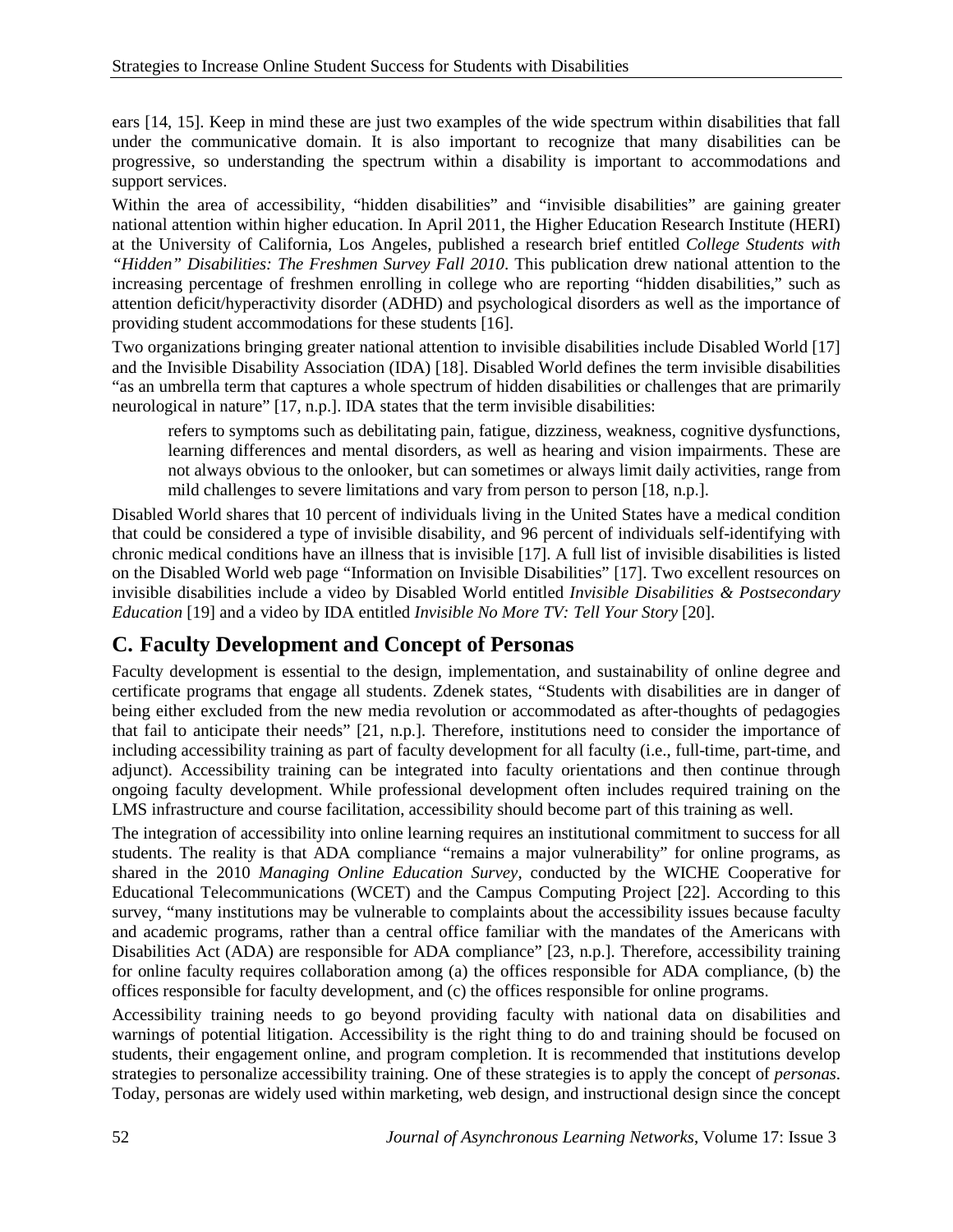uses research to identify the patterns of thought and behavior of the end user, such as a customer, consumer, or *student*.

What is a persona? As defined in "Personas: The Foundation of a Great User Experience":

A persona represents a cluster of users who exhibit similar behavioral patterns in their purchasing decisions, use of technology or products, customer service preferences, lifestyle choices, and the like. Behaviors, attitudes, and motivations are common to a "type" regardless of age, gender, education, and other typical demographics. In fact, personas vastly span demographics. [24, n.p.]

The concept of personas does not typically focus on just one individual but instead describes several different types of individuals to bring the "idea" or "persona" to life. The development of personas is based on qualitative and ethnographic research methods including sociographic and psychographic data. It is through this research and collection of data that patterns emerge relating to behavior, attitudes, needs, motivation, etc. These patterns then define each persona. According to Scott Ambler & Associates:

It is quite common to see a page or two of documentation written for each persona. The goal is to bring your users to life by developing personas with real names, personalities, motivations, and often even a photo. In other words, a good persona is highly personalized [25, n.p.].

It is recommended to update personas frequently since innovation and competition may can swiftly and significantly shift the attitudes and behaviors of the user [24].

The integration of personas into accessibility training moves the focus from statistics to having a discussion about students with different disabilities and what they need to actively engage in their courses. It is important that personas mirror real students, so include a photo of each student, his/her name, age, year of enrollment (freshman, sophomore, junior, senior), major, the student's program format (fully online, blended), etc. Describe the disability/disabilities and include a list of the technologies the student uses as well as the student's needs for his/her courses. For example, a handout or a slide can be developed with a photo of a college-age student named "Allison Tyler" with information about Allison (e.g., 19 years old, Psychology major; majority of courses are online; low vision; uses ZoomText for screen reader; etc.). Allison is then one of multiple personas representing students with disabilities from across the institution. This use of personas is an excellent strategy for personalizing accessibility training. Examples of personas include a presentation by Qixing Zheng, a User Experience Advisor with Microsoft Canada [\(http://www.slideshare.net/qixingz/design-for-accessibility\)](http://www.slideshare.net/qixingz/design-for-accessibility) and personas developed by AEGIS [\(http://www.aegis-project.eu/index.php?option=com\\_content&view=article&id=63&Itemid=53\)](http://www.aegis-project.eu/index.php?option=com_content&view=article&id=63&Itemid=53).

### **III. STUDENT PERSPECTIVES: PERSONAL INTRODUCTION, CHALLENGES, AND RECOMMENDATIONS**

To introduce the concept of personas, this section provides video self-introductions and an overview of the online experience from the student perspective of one current online student and three graduates from online programs.

### **A. Self-Introduction by Alex Cohen[—http://youtu.be/Uw3PosXlNNE](http://youtu.be/Uw3PosXlNNE)**

My name is Alex Cohen, and I have a degenerative retinal disease known as retinitis pigmentosa (RP), which has left me with increasingly limited vision since being diagnosed over 15 years ago. RP adversely affects the rod and cone receptor cells in the retina, creating limited peripheral vision and severe night blindness. The "tunnel" of vision in those who have RP gradually shrinks until there is no useable vision left. In addition to problems with the cells of the retina itself, RP adversely affects the muscles of the iris, making the pupil unable to adapt to changes in light.

I am a graduate of the online Master of Science Program in Hospitality Management at Drexel University. My choice to enroll in an online graduate program was primarily motivated by the flexibility such a program could provide. As a nontraditional student with adult responsibilities, including raising a family, the idea of studying and completing coursework with a customized schedule that enabled greater personal control over the time and pace of my learning was appealing. The flexibility of the schedule was of higher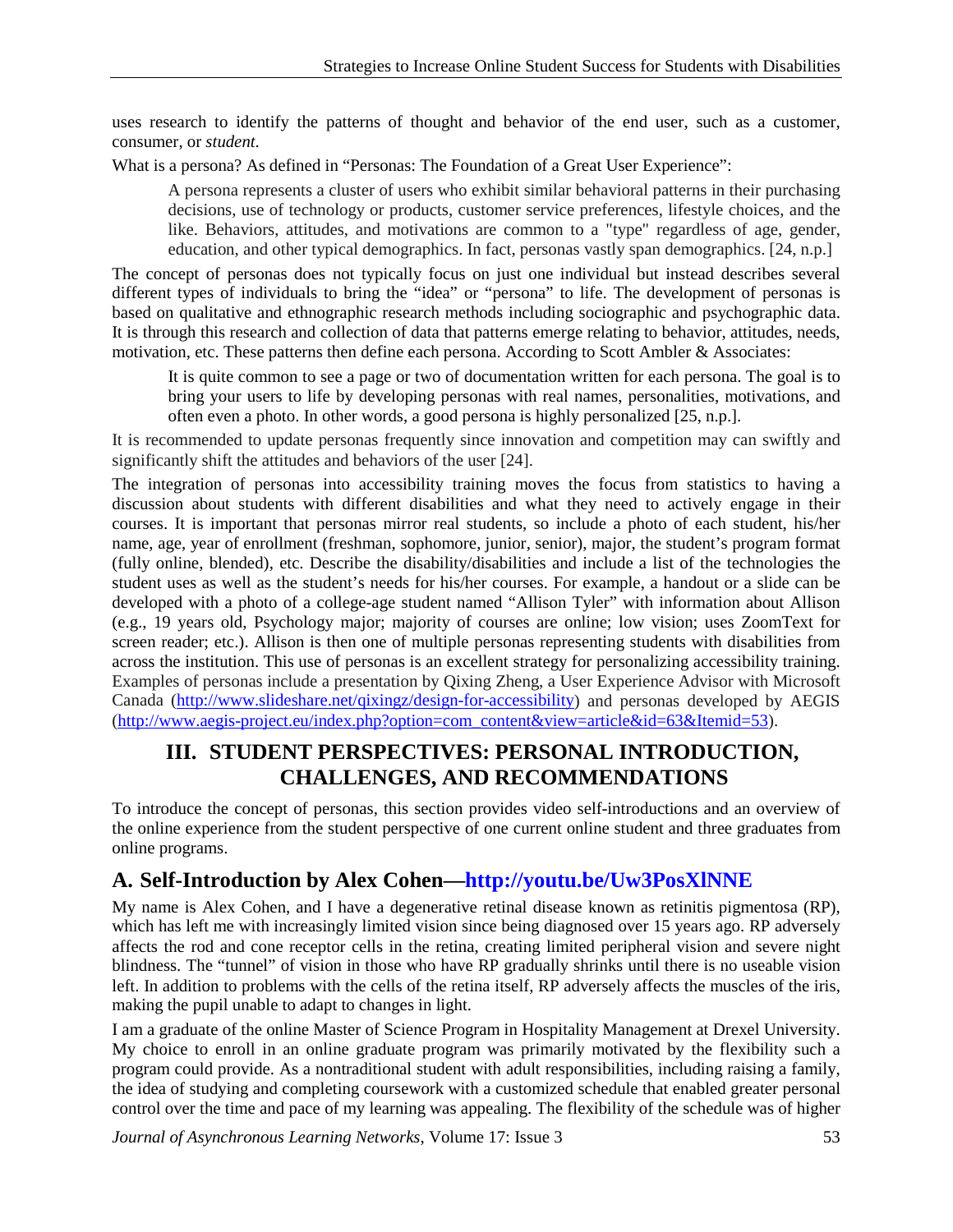importance than any consideration given to my visual impairment; however, the online delivery of materials through technology provided an opportunity to compensate for my limited vision.

As an online graduate student, the three greatest challenges that I incurred were (1) PowerPoint presentations in which screen readers could not recognize text content; (2) video or streaming content in which the critical learning objectives might be lost for students without sight; and (3) navigating through third-party websites and reference software that conflicted with screen reading software programs. There are many screen-reading software options available with varying strengths and weaknesses that attempt to fulfill the individual learner's needs based upon his or her level of sight and the course material involved.

Why are these three challenges problematic from a student's perspective? PowerPoint slideshows in which audio is recorded continuously "over the slides" create video presentations that allow learners to pause, rewind, and forward the video at their pace. However, such a tool can be problematic when the written content or embedded text on the slides provides critical information that a screen reader will not recognize.

Videos and streaming content are often used within online course content. However, the type of video used is very important when considering accessibility. For example, most video content can be learned through auditory means if the videos are of interviews or documentaries. Accessibility becomes a challenge when the video relies heavily on text information that is presented simultaneously and requires the student to read what is being shown or demonstrated.

Requiring students to download documents (PDF or otherwise) from different Internet sites, search through databases, and use reference search tools may not always provide an efficient accessible environment for assignments that have short turnaround times. Although internal support services greatly help facilitate this process, due dates and turnaround times for assignments should be a consideration when developing a course.

What I enjoyed most about being in an online program was the comradery with my fellow students and a sense of co-learning that I felt with them. I felt highly engaged in class discussions and group projects with colleagues scattered throughout the country. Support services, such as the Office of Disability Resources, ensured that I would share the same scholastic experience as my peers, and I felt increased confidence in having that additional support for the technical challenges. In some ways, I became closer to both the professors and my classmates because the online environment required active participation.

Also, learning contracts gave me greater flexibility in determining my own goals for the course, learning resources and strategies, evidence of accomplishments, along with the criteria and means for validating that evidence. A *learning contract* can be defined as an agreement form that students develop with the Office of Disability Services and their professors to identify goals and accommodations specifically for a course. The negotiated learning contract with my professors empowered me to have an active role in the learning process. I also felt a greater level of self-determination, which was a self-reflective process that centered on identifying my unique strengths and weaknesses and my life and professional experiences that connect to my learning needs.

I have four primary recommendations for higher education institutions offering online programs:

- 1. Ensure consistent procedures are in place throughout all departments and programs so professors and students have one stable resource for guidelines and information.
- 2. Continue to monitor the needs of learners, as many disabilities are progressive or may change over the course of an academic year or years.
- 3. Create course content, institutional resources, and orientation materials that are accessible.
- 4. Provide opportunities for the learner to participate in setting personal learning objectives and modes of delivery that best suit their needs.

Having uniform procedures for students and professors to follow for designing courses, making materials accessible, and obtaining support services provides a faster and more seamless process for learning and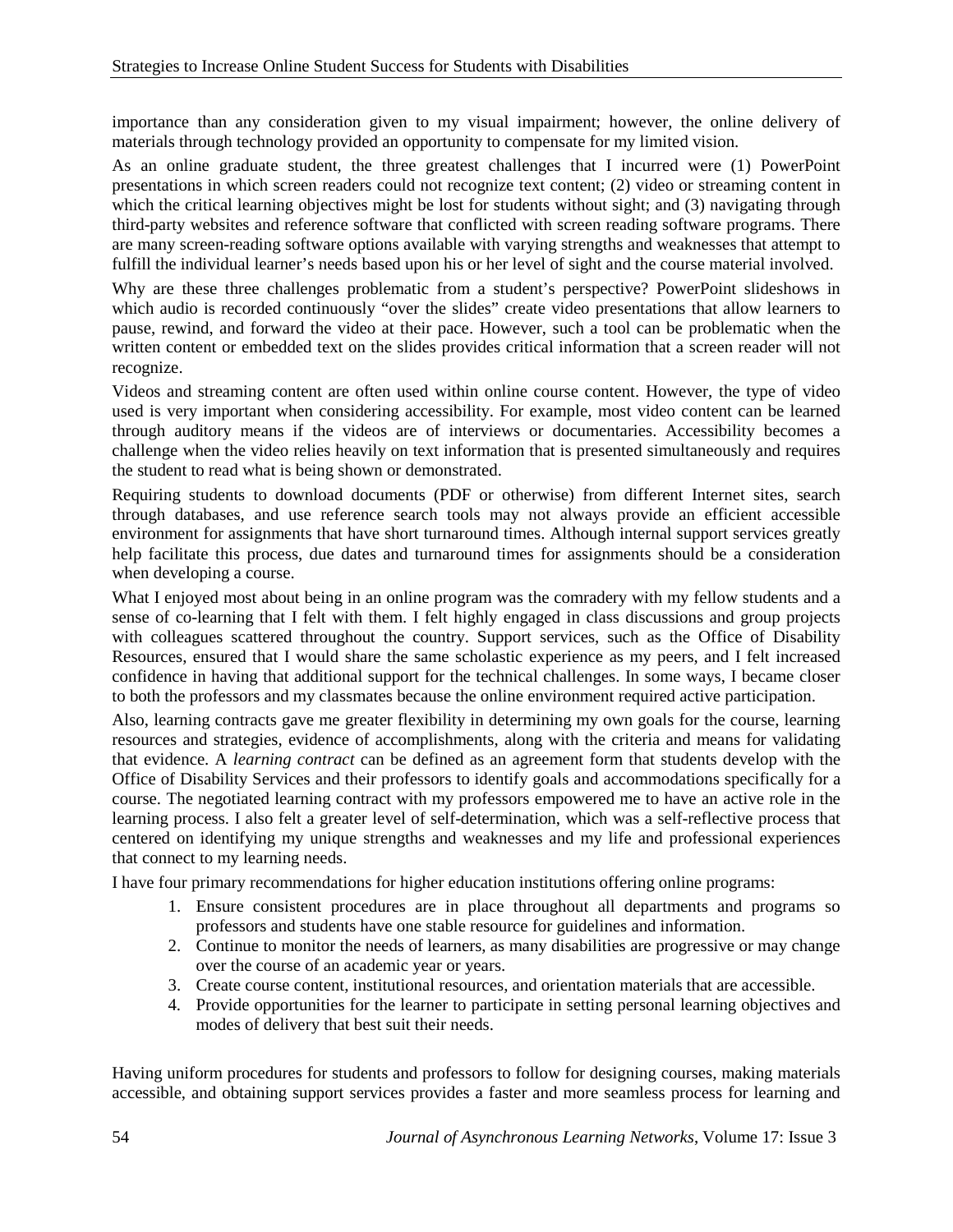participating. Unfortunately, not all course material will be immediately accessible. Improvisation occurs from time to time; however, as soon as the syllabus or course material changes, accessibility of the new content must be considered.

Some disabilities are constant while others may be exacerbated by a variety of stimuli, and others are progressive (a student's vision may change, and as a result the software used may become ineffective). Also screen readers possess better functionality in certain areas than others. For example, some screen readers are much better for reading mathematical equations and graphs and charts, while others are better for reading PDF documents or doing research on the web. Keeping informed about new technological advances and ensuring the most up-to-date needs of the student are being met will create a better service dynamic between the institution and student.

Certain course materials (e.g., orientation, lectures, etc.) within online programs are provided via streaming video. The video consists of a live or archived broadcast of a presenter speaking over the training materials. These videos may not work well with screen readers since the content being shown during the presentation cannot be read by a screen reader, and magnification may not always be effective either, which leaves the learner frustrated and in some instances leads to miscommunication or misunderstanding of critical course content.

The online educational environment requires self-direction. Overcoming accessibility issues may enable a learner who has experienced dependency on others because of, for example, decreased vision, an opportunity for a greater sense of independence through technology. Additionally, an understanding of one's own level of readiness to engage in online methods of delivery can lead to increased confidence that a successful outcome will be the result of one's efforts even if technical or technology challenges arise.

### **B. Self-Introduction by Henry Alphin—**

### **<http://sloanconsortium.org/sites/default/files/HenryAlphin-JALN2013.mp4>**

My name is Henry C. Alphin Jr. I have a speech impediment—stuttering, to be specific. When most people consider disabilities, stuttering is not the first type of impairment that comes to mind. However, stuttering can be debilitating, particularly to a student's mental well-being. College is a difficult place for stutterers to acclimate, and if they do attend college, it can be a frustrating experience.

I am a graduate of the online Master of Science in Higher Education (MSHE) program at Drexel University. I chose to enroll in an online program because of the flexibility in program structure and the importance of the program—including the types of courses, quality of the faculty, and strength of reputation—to my career aspirations. Regarding the flexibility of the program, the online MSHE program allows students to continue their professional careers while taking courses and working on projects, including the culminating thesis. This flexibility was important because I was accustomed to being a parttime student, even as an undergraduate economics major in Drexel's Bennett S. LeBow College of Business.

There are very few services available to online students who stutter, and the reality is that there's not much that can be done to help. However, an enormous benefit of the online format is the fact that online students do not have to spend each day in front of a class giving presentations where understanding the topic is only 10% of the struggle, but communicating that understanding is more difficult.

On a broad scale, the challenge has been a lack of available resources for students with disabilities in online learning. Therefore, an educational framework, such as universal design for learning (UDL), is critical to online learning. UDL is a framework for designing educational environments that are conducive to all learners participating and gaining knowledge [26]. Unless there is a UDL process that promotes accessibility as a culture, then individual students have to self-identify and report their issues in order to receive assistance. This lack of accessibility is generally the case with brick-and-mortar programs as well, but the very existence of e-learning provides an opportunity for many disabled students to obtain a university education. Drexel University has been a leader in this area, and my research on e-learning accessibility has helped to improve accessibility in the MSHE program.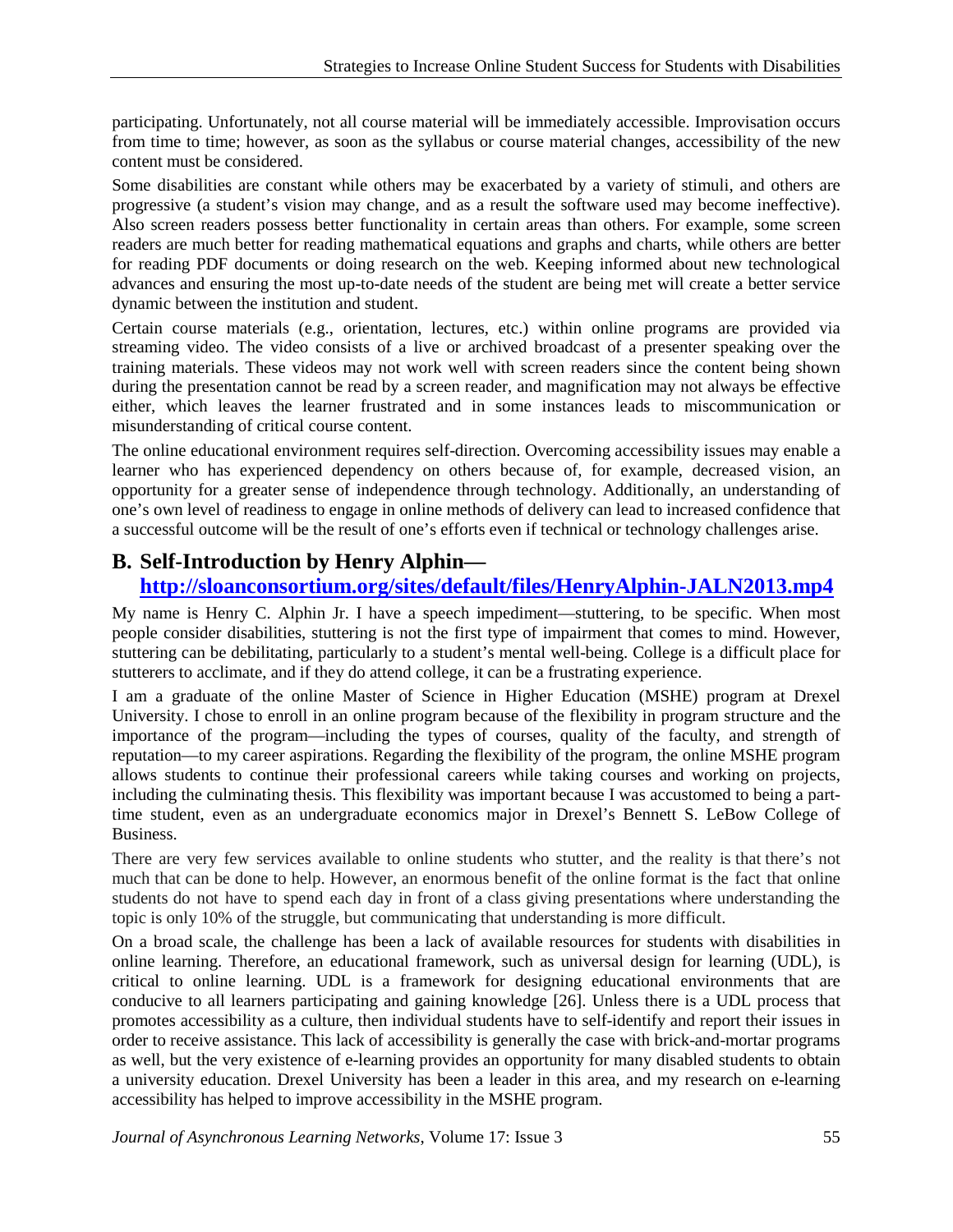What I enjoyed most about being in an online program was the ability to use technology to network and complete projects. I've been able to network extensively and build lasting friendships, just as I have in traditional programs. Technology makes communication a much smoother process for me, both as a disabled student creating content and as one who is storing content for later utilization.

The greatest challenge for me as an online student had to do with student-generated content. For students with speech impairments, the accessibility issue is less about comprehending the content received and more about how the student generates content. For instance, reducing focus on the timing element in recorded discussion boards allows the student to pause or simply get through the speaking requirement. When students with speech impairments participate in synchronous learning environments, Burgstahler [27] recommends providing extra time for the student to speak, or to simply ask the student to repeat what has been said, if something has been misunderstood. Voice discussion boards and voiceover PowerPoint presentations can be difficult and daunting for a student with a speech impairment. Audio assignments that may take an online student 3–15 minutes to record can easily take me one to several hours to record due to re-recordings. Group audio presentations also provide challenges, particularly if there are is little lead time to complete the assignment.

The primary recommendation that I have for institutions that offer online learning is that e-learning accessibility must become a part of the "culture" of the program and institution. It is important for institutions of higher education (IHEs) to have leaders who:

- are knowledgeable about how to create a culture of accessibility [26], which includes: effective hiring practices, as well as a system of accountability through outcomes assessment [26];
- are willing to institute accessibility as a foundational element of the institution's culture [26];
- are willing to consider and implement project management theory in developing and improving an e-learning program [28]; and
- possess the power and support to make effective and needed changes.

In addition, collaboration with departments beyond the program or school, including the institution's office of disability services and office of institutional research, can make the process more easily achievable, improve the chances of the longevity of the accessibility culture, and decrease the overall burden on the disabled student [26].

A final topic to consider is self-identification. A culture of inclusion focuses on abilities, making students feel more comfortable about self-identifying and disclosing disabilities because they feel that everyone involved wants them to succeed. An e-learning environment is the perfect realm for inclusivity, and IHEs can all work harder to make sure that their environments are inclusive, collaborative, and accountable.

# **C. Self-Introduction by Daniel Veit[—http://youtu.be/FdwhQjpAzmY](http://youtu.be/FdwhQjpAzmY)**

My name is Daniel Veit, and I identify myself as a deaf individual who uses American Sign Language to communicate with others. Due to the fact that sign language was the very first mode of communication and language I used, I consider American Sign Language my first language and English my second language. There are many variations in the causes and degrees of hearing loss and communication methods, so I would like to emphasize that I represent a small part of the deaf and hard of hearing population.

I have had many different experiences with my education throughout my life, starting with attending a state school for the deaf at an early age, then transferring to an elementary school in a local school district that had a mainstreaming program. I had to use interpreters for most of my classes. Upon high school graduation, I went to Gallaudet University in Washington, DC, which is known as the only liberal arts university for the deaf and hard-of-hearing students in the world. My experience at Gallaudet University marked the first time I had full access to education and direct communication in terms of having the opportunity to build relationships with professors and the ability to participate in classroom discussions.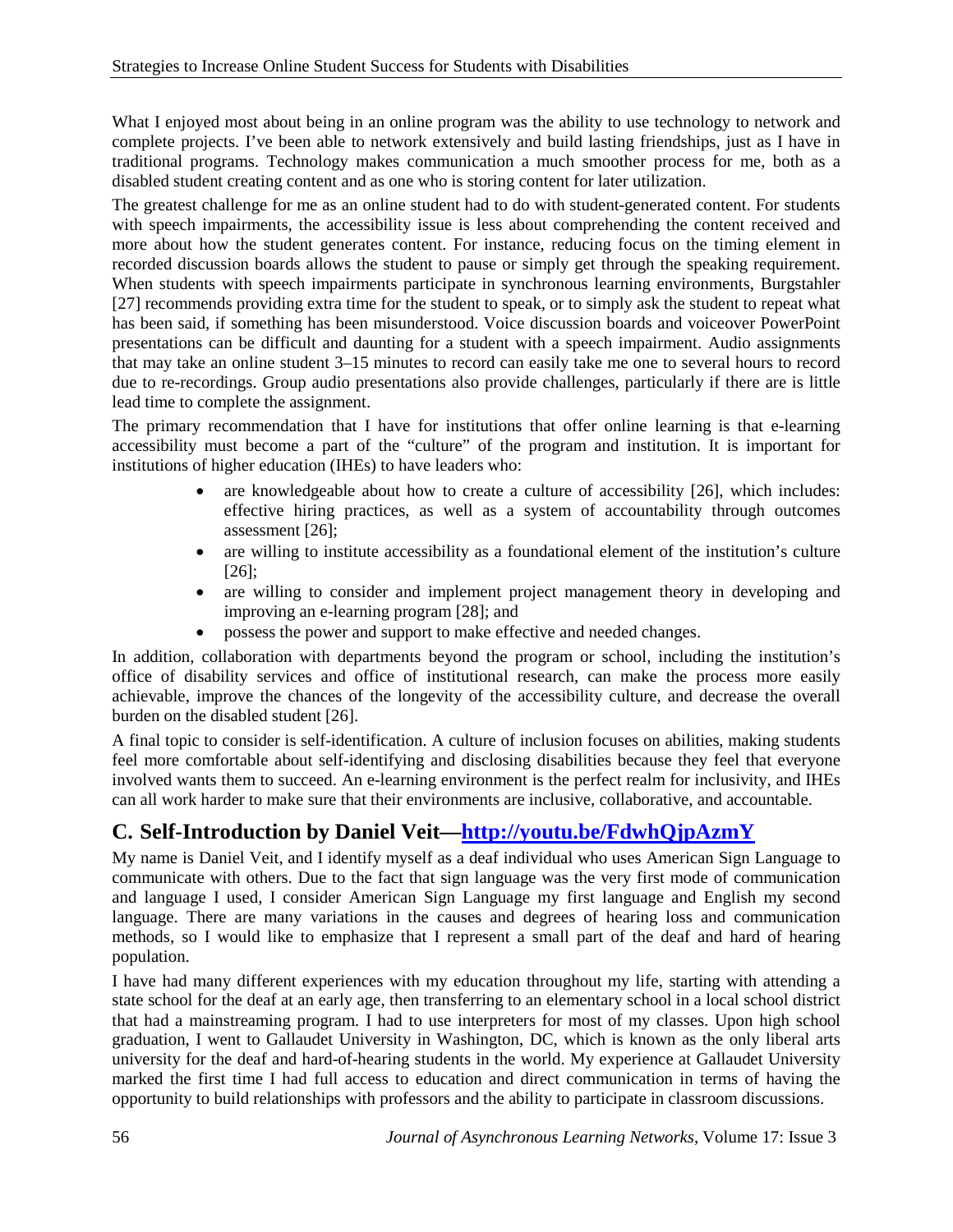I am currently an online graduate student pursuing my Master of Science degree in Higher Education at Drexel University. I chose to enroll in an online program because of the schedule flexibility and the ability to complete the program anywhere, meaning distance from the physical campus is not a factor.

Though online learning has definite advantages, three of the greatest challenges for an online student who has a hearing impairment or who is deaf include (1) videos and voiceover PowerPoint presentations that are inaccessible because they do not have any captions, (2) voice discussion boards, and (3) group projects using PowerPoint presentations. Logging into an online course and realizing that you have limited access to the course content can be terrifying and frustrating. It is important that students let faculty know immediately what is accessible and what is not. Students must also work closely with the office of disability services upon matriculation to discuss services. For me, working with the Office of Disability Resources at Drexel was critical to making sure that I received appropriate accommodations for the audio-based content and assignments and to making my online experience a more positive one. In fact, as an online student, I am now able to enjoy something that I could not during my K–12 education, which is direct communication with my professors and classmates. Personally, I feel as if my classmates know me as Daniel, rather than as a "deaf student with an interpreter," which is nice experience and change.

I have four recommendations for higher education institutions that offer online courses and programs to ensure full accessibility with their online content and materials:

- 1. Understand the importance of audio-based content since research indicates that one in five Americans has significant hearing loss.
- 2. Have captions embedded in the content of PowerPoint presentations rather than having a separate printed text transcript.
- 3. Discuss the importance of interpreters for group projects in which students are required to present audio content.
- 4. Make sure students are aware of the services offered by the office of disability services so students can establish a relationship early on.

The first thing that administrators, instructional designers, and disability support specialists should do is look at audio-based content and assignments and make sure they are captioned. Online learning is evolving quickly, and from what I have seen, there are more links to video clips, and voice recordings are being used more often now compared to the past, when online courses were largely made up of articles, reading, and writing.

For the deaf and hard-of-hearing students, it is essential to be able to view and access video clips, PowerPoint slideshows, and lecture recordings. It is strongly recommended to have captions embedded in the content rather than having a separate printed text transcript, especially for content that has lectures that incorporate visual aids, as it is very helpful to be able to receive information from the verbal and the visual aid simultaneously. Reading a transcript and viewing a video that includes visual aids at the same time can be time-consuming, as one has to pause the video, read a transcript in hand, and then go back to the video and play it. However, if embedding captions is not possible, the second-best option is a textprinted transcript of the audio recording.

As for assignments that require audio recordings, I have tried different strategies, including sending a recorded video clip of my messages in American Sign Language to disability services, where they would have it translated by an interpreter. The results were not always positive and accurate, as the interpreters were not familiar with the jargon words I wanted to use for my voice discussion board posts. I have had more positive experiences by having a "live" interpreter, whether it was in person or through a video remote interpreter (VRI), as I am able to clarify if the interpreter(s) didn't understand a specific word or concept.

Lastly, I cannot emphasize enough the importance of establishing a relationship with your disability support specialist and being open with your instructors about your disability and needs so that you can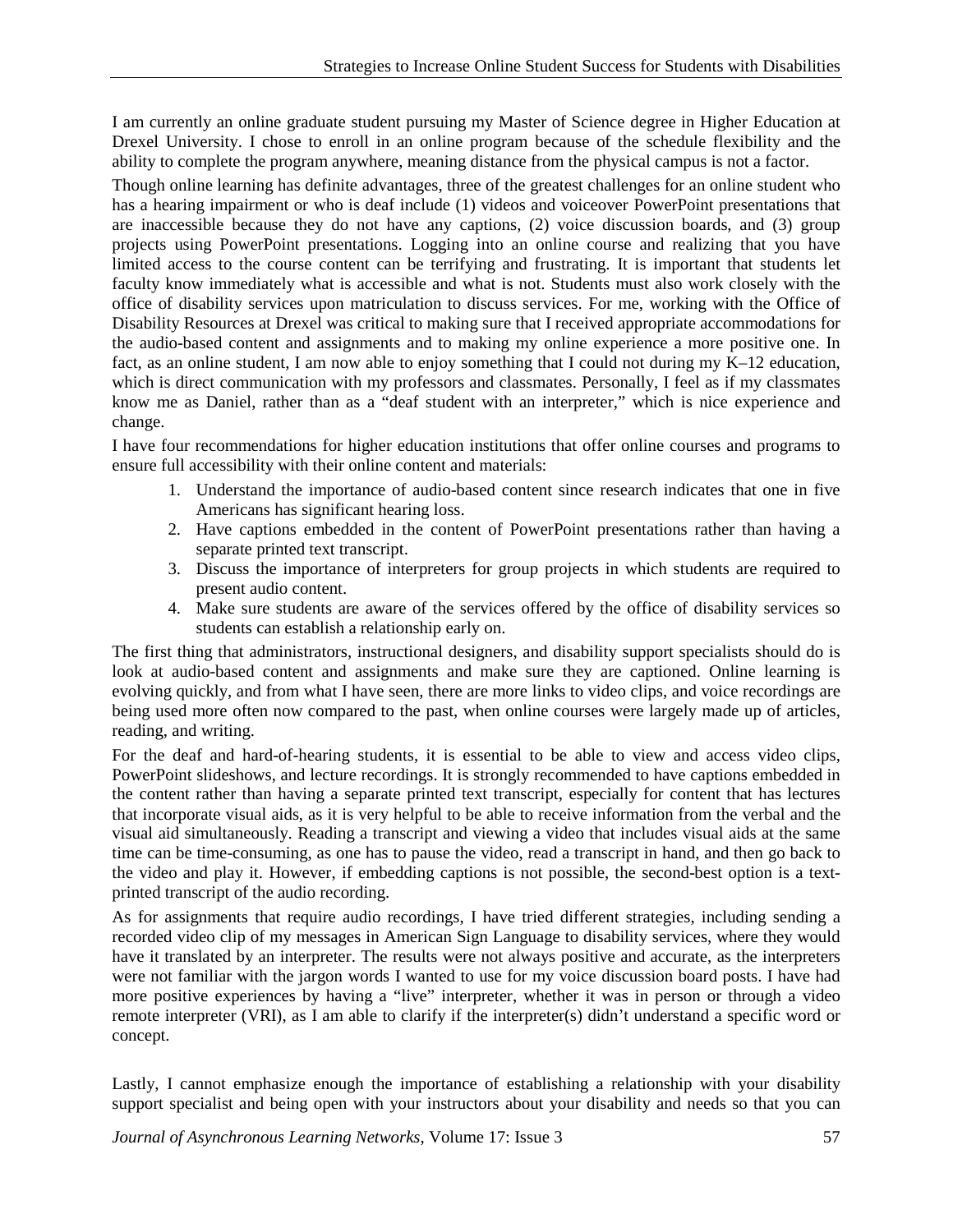succeed with your online learning. It is also important for students with disabilities to see themselves as "pioneers" in this field and provide assistance and directions to disability services on which kind of accommodations worked and which didn't, as online learning is still a relatively new field with rapidly evolving technologies. Note: Daniel is now a graduate of Drexel's MSHE Program.

## **D. Self-Introduction by Chanel Broadus[—http://youtu.be/dHZI\\_-CLV-4](http://youtu.be/dHZI_-CLV-4)**

My name is Chanel Broadus, and I have carpal tunnel syndrome (CTS). CTS is the result of added pressure from the swelling of a membrane around the tendon on the median nerve of the hand. The added pressure results in discomfort in the form of numbness, tingling sensations, and pain [26]. CTS is treatable, but in more severe cases it can lead to permanent nerve damage. It is common among people who perform repetitious vigorous activity with their hands, such as typing; however, very few people realize it is a qualifying disability. The Arthritis Foundation provides extensive information about [CTS](http://www.arthritis.org/disease-center.php?disease_id=8) including what it is, what causes it, what its effects are, how it is diagnosed, its treatment options, and its risk factors [29].

I am a graduate of the online Master of Science in Higher Education Program at Drexel University. My decision to enroll in the program was based on my need to have flexibility as a mother and enthusiastic higher education professional. While it was important for me to achieve my academic goals, it was equally important for me to have the ability to focus on my children, who were very young when I entered the program. I also wanted to have some level of control over how fast I could obtain my degree. By going to school online, I could advance at the pace I felt was necessary, and complete courses year round with short breaks in between. A final motivation for going to school online was the delivery method. I enjoy technology and found my classes more engaging than sitting in a traditional classroom because I was presented with many opportunities to incorporate the many facets of our technological age into my learning.

As an online graduate student, my three greatest challenges were being able to participate in (1) text discussion boards; (2) group assignments; and (3) writing papers. When I first enrolled in the program, I was unaware that my condition was even considered a disability. I struggled through the pain in my hands during my first quarter in an effort to complete the requirements successfully. While I was triumphant, the repetitious typing took a toll on my hands, and a fear of having to withdraw ensued. My advisor recommended I contact the Office of Disability Services (ODS), and I quickly learned after submitting the proper documentation that I had a qualifying disability. Although CTS is common, I hadn't thought of it as a disability, and I would have never thought that I could receive accommodations that would help me be successful in my academic studies. Moreover, the ODS provided information about how to overcome the hurdle of typing.

Advancements in technology have created options for accessibility that I did not previously know existed. For example, ODS introduced me to many voice-activated software options that I could use to transcribe my information so I did not need to type. I learned that Windows includes a speech-recognition component that allows users to speak into a microphone and dictate information for written documents. There were many other speech-recognition software options available, such as Dragon Naturally Speaking, which is an effective choice. Using these options took some getting used to, but once I mastered them, they were priceless.

In addition to using voice recognition software, I was also able to post information to discussion boards as MP3 files using an iPod (which all students received upon enrollment). Creating and uploading the files was easy, but getting my peers to acknowledge them was a challenge. My posts were not the norm, and depending on the browser a student or professor used, access was sometimes difficult. As a result, I often felt that my input was overlooked. I struggled with participating in the engaging conversations that many of my peers participated in, but over time they caught on and became more open to listening to my feedback.

Because of my success with recording audio clips and using voice-recognition software to write papers, I used both methods for group projects. In the beginning, others thought of having me as a partner as a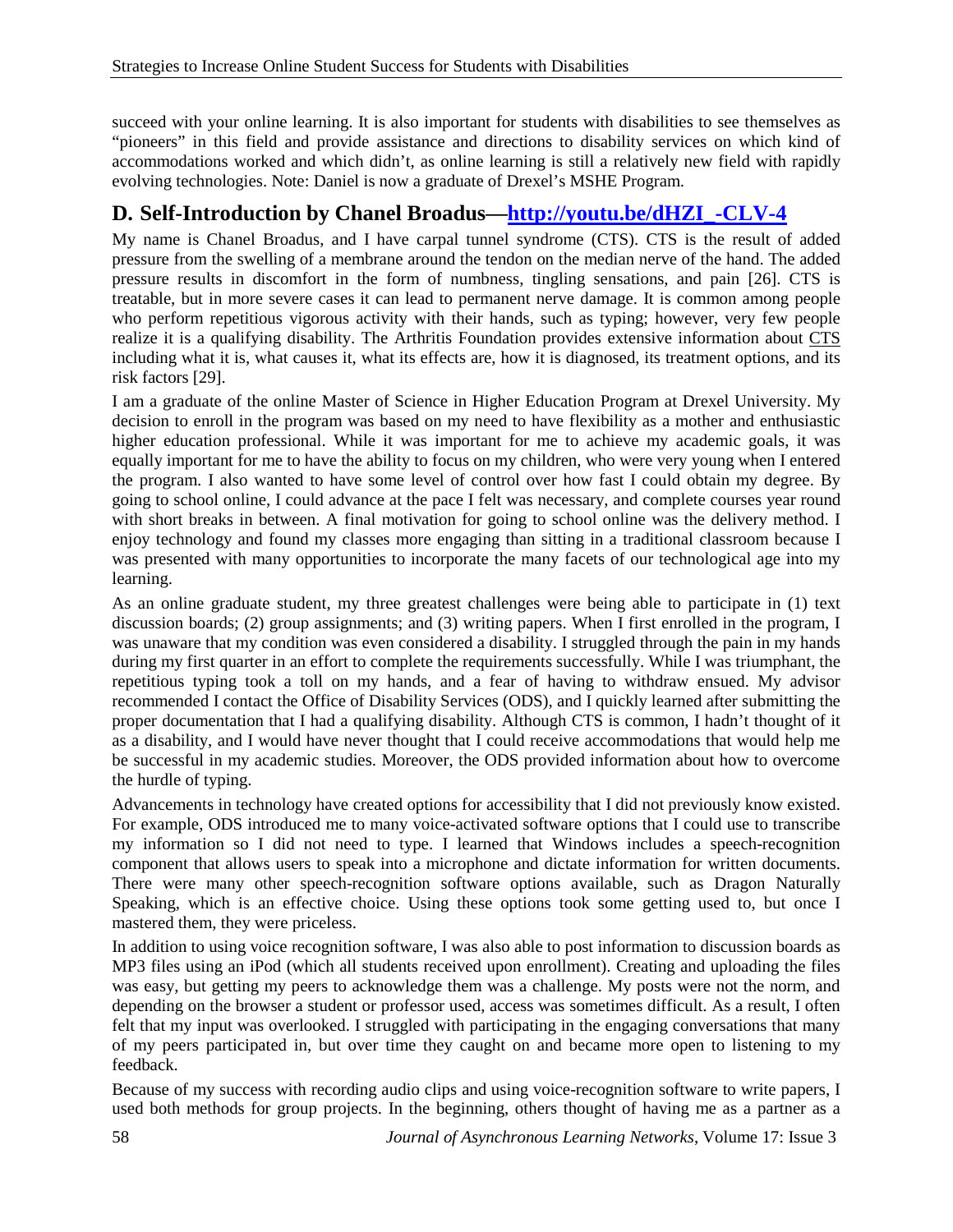challenge. I was the student who did not type her responses and did everything in a rather abnormal manner. However, my peers gradually started to view me as an asset because I frequently used innovative technology. For group work, the best thing to do was divide the work based on strengths. My clear weakness was typing, but I could make up for my impairment through speech and unique delivery.

What I enjoyed about being in an online program was the opportunity to use technology. Taking classes online provides a wealth of opportunity for exploration and creativity that does not exist in the traditional brick-and-mortar environment. It also gave me the flexibility I needed as a mother to care for my young children while pursuing my own academic goals. School never felt like it was in the way because I could make it fit into my schedule. I could learn 24/7 because my program was, figuratively speaking, always open. The number one benefit of being a part of my program was that my children got to see firsthand what it took to be successful in higher education. People often talk about what it takes, but my children got to see it up close and personal, which instilled in them an appreciation for education.

There are four primary recommendations that I have for higher education institutions that offer online courses and programs:

- 1. Create platforms that promote various delivery methods for discussion, such as written text, video, and voice.
- 2. Educate instructors about CTS and the various accommodations it requires, so they can access alternative methods of response and design assignments that are alternative-response friendly.
- 3. Provide solid voice-recognition software that is easy to use.
- 4. Educate students about ergonomics and cost-effective solutions for implementation at home.

These four recommendations will assist students who suffer from CTS and serve as preventive measures that will minimize the likelihood that more students will develop CTS.

Online programs need to create platforms that promote various delivery methods for discussion, such as written text, video, and voice. These options should be available to all students to support online engagement and should not make students such as myself stand out, but encourage them instead to embrace the positives of using technology.

Instructors should also receive education about working with online students who have CTS, as it is a common condition among avid computer users. Providing information to educators will help them better understand the needs of their students so they can create assignments that will work well with all response formats. Moreover, educators need to understand what the various response formats are, how to download them, and how to access them. I had one professor who struggled to access my content. As a result, my feedback was always delayed, which made it difficult to gauge my comprehension of the course material and my progress.

Access to voice-recognition software for online students to use at home is very important. For students who are on campus, computer labs may provide free access to speech-recognition software. However, online students who are unable to come to campus must purchase the software on their own. Institutions must work on closing the gaps between on-campus or local students and online students to promote academic success for all students.

Finally, educating online students about the importance of ergonomically correct sitting posture is an absolute necessity. As more people turn to online education as a way to achieve their academic goals, more people will develop CTS. However, showing students the proper way to sit and type, and providing them with cost-effective options for purchasing ergonomic computer accessories will help reduce the number of cases of CTS that surface as a result of the repetitious typing that the online environment demands.

Very few people realize CTS is a disability, but it is a very common condition. I learned this fact by luck and took it upon myself to research all my options, which prevented me from dropping out of my master's degree program. It is important for students to know that if they are having difficulty completing their studies, they should talk to someone. Students can be successful online if they have CTS, but they need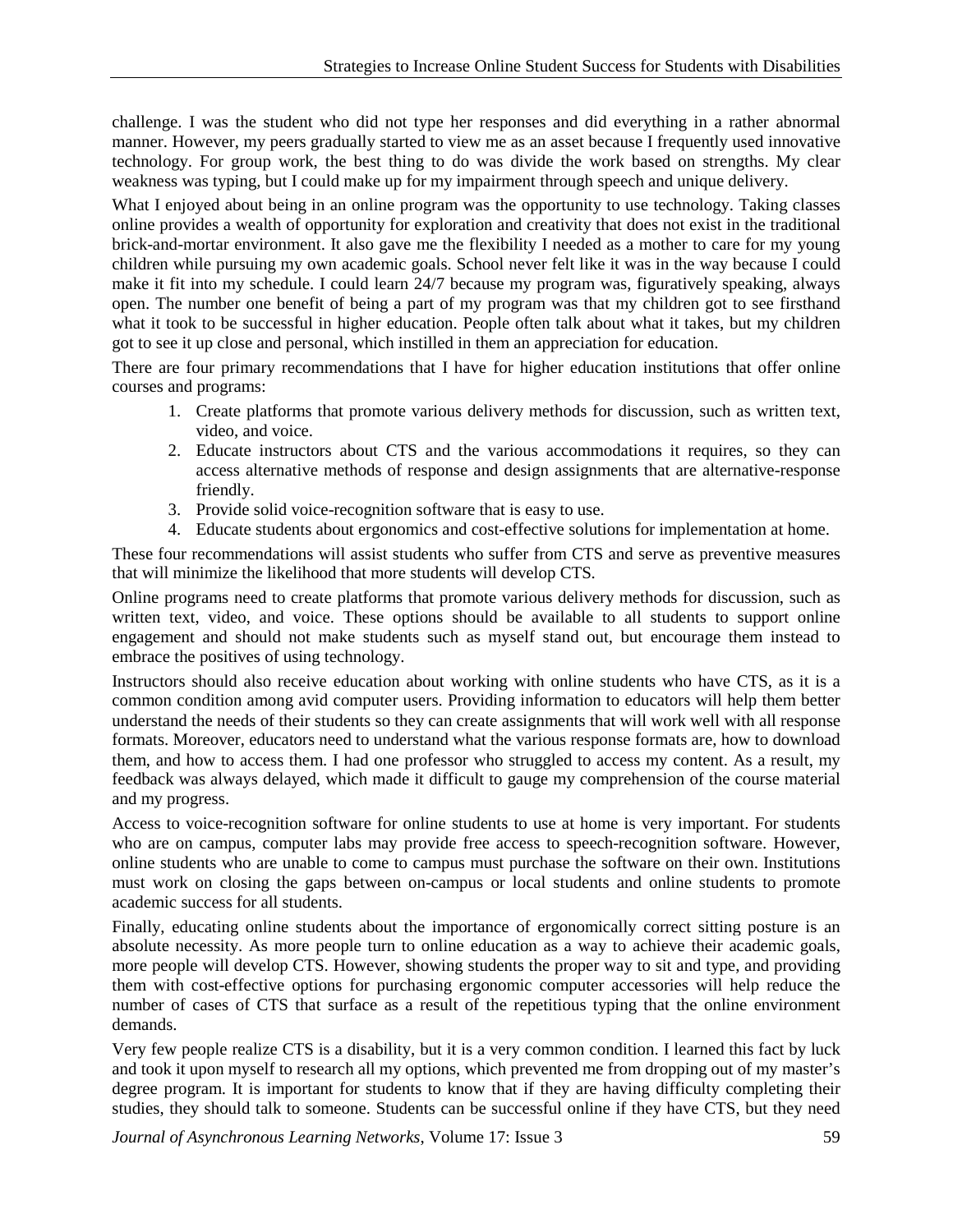the support of their institutions to help them achieve their academic goals.

#### **IV. CONCLUSION**

Online learning requires an institutional commitment to accessibility. Accessibility should not be an afterthought or be addressed on a course-by-course basis after a student has self-identified as having a disability. Accessibility should also not be compartmentalized to the office of disability services. According to Betts, "Accessibility must become part of the institutional *culture* with a commitment across all divisions, offices, services, and programs" [30, n.p.].

It is recommended that accessibility training for faculty include ADA definitions, ADA regulations, national data, and institutional data. However, it is also recommended that institutions integrate the concept of personas to provide a personalized approach to working with students with disabilities and to assist faculty with aligning their dynamic instructional and assessment strategies with today's diverse student population.

Increasing awareness about the importance of accessibility in online learning begins with each of us. If you have found this article to be beneficial to understanding the importance of accessibility to online learning and student success, the authors encourage you to share this publication link across your campus and with colleagues. An additional resource on understanding disabilities from a student's perspective is a webinar from the Sloan-C Accessibility Webinar Series 2013 – that is entitled *Student & Alumni Panel: What Students with Disabilities Want Faculty & Administrators to Know*: <http://sloanconsortium.org/institute/webinars/2013/accessibility-series> [31]. You may also consider becoming part of Sloan's Sloan-C Special Interest Group for Integrating Accessibility into Online Higher Education: <http://commons.sloanconsortium.org/groups/integrating-accessibility-online-higher-education> [33].

#### **V. REFERENCES**

- 1. **United States Census Bureau.** Nearly 1 In 5 People Have A Disability In The U.S., Census Bureau Reports (July 25, 2012). [http://www.census.gov/newsroom/releases/archives/miscellaneous/cb12-](http://www.census.gov/newsroom/releases/archives/miscellaneous/cb12-134.html) [134.html](http://www.census.gov/newsroom/releases/archives/miscellaneous/cb12-134.html)
- 2. **United States Government Accountability Office.** Higher Education & Disability: Education Needs A Coordinated Approach To Improve Its Assistance To Schools In Supporting Students. Report to the Chairman, Committee on Education and Labor, House of Representatives. (October 2009). <http://www.gao.gov/new.items/d1033.pdf>
- 3. **Allen, I.E. and Seaman, J.** *Changing Course: Ten Years of Tracking Online Education in the United States* (January 2013). [http://sloanconsortium.org/publications/survey/changing\\_course\\_2012](http://sloanconsortium.org/publications/survey/changing_course_2012)
- 4. **Nagel, D.** Online Learning Set for Explosive Growth as Traditional Classrooms Decline. (November 26, 2011). [http://campustechnology.com/articles/2011/01/26/online-learning-set-for-explosive](http://campustechnology.com/articles/2011/01/26/online-learning-set-for-explosive-growth-as-traditional-classrooms-decline.aspx)[growth-as-traditional-classrooms-decline.aspx](http://campustechnology.com/articles/2011/01/26/online-learning-set-for-explosive-growth-as-traditional-classrooms-decline.aspx)
- 5. **Diaz, D.P.** Online Drop Rates Revisited. *The Technology Source* (2002). [http://technologysource.org/article/online\\_drop\\_rates\\_revisited](http://technologysource.org/article/online_drop_rates_revisited)
- 6. **Frankola, K.** Why Online Learners Drop Out. *Workforce*, *80*, 53–58 (2001).
- 7. **Dagger, D. and Wade, V.P.** Evaluation of Adaptive Course Construction Toolkit (ACCT) (2004). [http://www.dcs.warwick.ac.uk/~acristea/AAAEH05/papers/6-a3eh\\_daggerd\\_IOS\\_format\\_v1.1.pdf](http://www.dcs.warwick.ac.uk/~acristea/AAAEH05/papers/6-a3eh_daggerd_IOS_format_v1.1.pdf)
- 8. **Flood, J.** Read All About It: Online Learning Facing 80% Attrition Rates. *Turkish Online Journal of Distance Education* 3(2) (2002). <http://tojde.anadolu.edu.tr/tojde6/articles/jim2.htm>
- 9. **Angelino, L.M., Williams, F.K., and Natvig, D.** Strategies to Engage Online Students and Reduce Attrition Rates. *The Journal of Educators Online* 4(2): 1–14 (2007).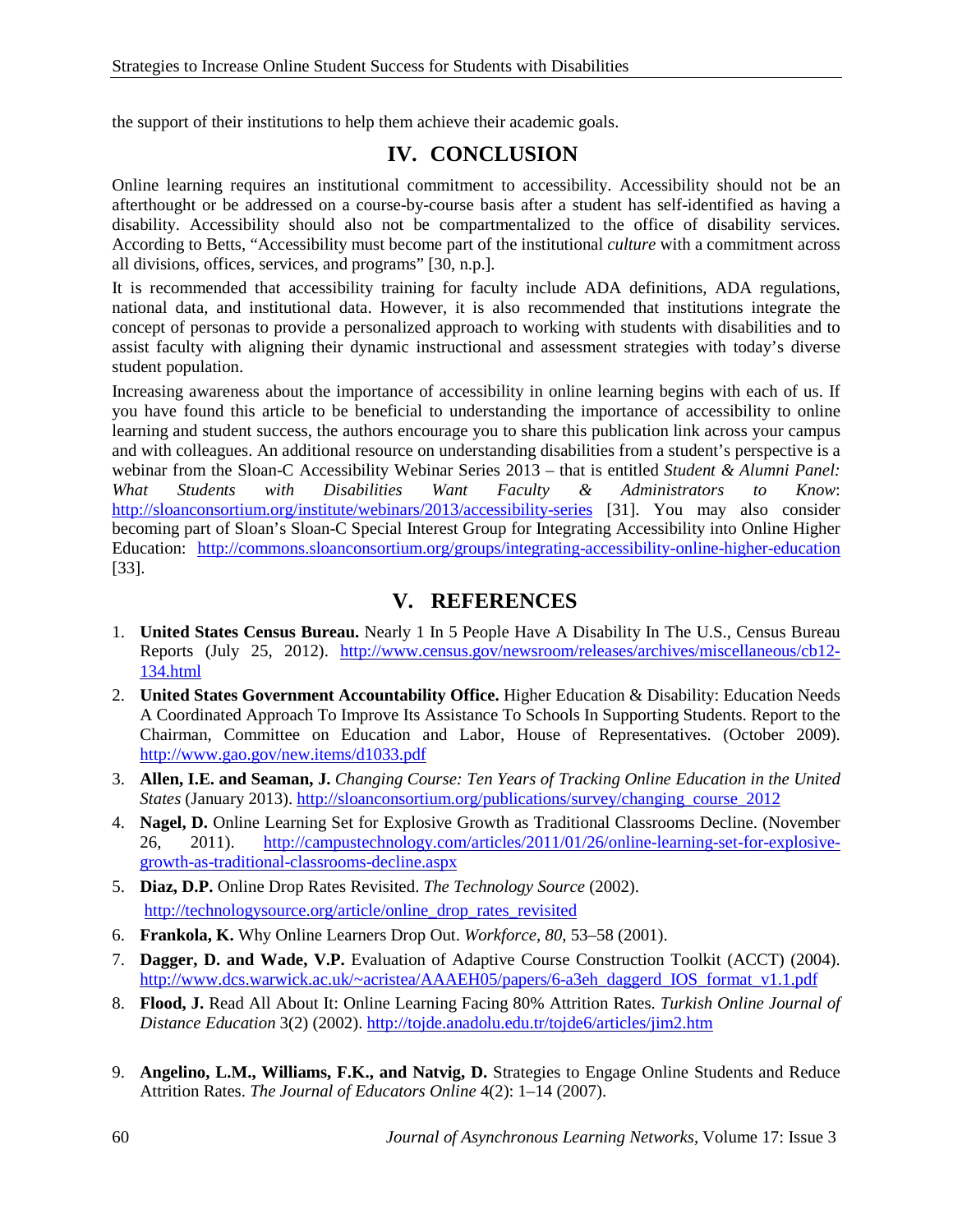[www.thejeo.com/Volume4Number2/Angelino%20Final.pdf](http://www.thejeo.com/Volume4Number2/Angelino%20Final.pdf)

- 10. **Eduventures.** Online Higher Education: Retention, Benchmarks and Practices, Part 1: What do we know? (April 2007).<http://www.eduventures.com/services/supplier-services/reports>
- 11. **Brault, M.** *Americans With Disabilities: 2010*, *Current Population Reports*. U.S. Census Bureau (July 2012).<http://www.census.gov/prod/2012pubs/p70-131.pdf>
- 12. **Americans with Disabilities Act of 1990, as Amended.** Title 42-The Public Health and Welfare, Chapter 126-Equal Opportunity for Individual with Disabilities, Sec. 12102. Definition of Disability (2009).<http://www.ada.gov/pubs/adastatute08.htm>
- 13. **World Health Organization.** *World Report on Disability*. World Bank: Malta. (2011). [http://www.who.int/disabilities/world\\_report/2011/en/index.html](http://www.who.int/disabilities/world_report/2011/en/index.html)
- 14. **Conely, M.** One in Five Americans Age 12 and Older Experience Hearing Loss Severe Enough to Hinder Communication. *ABC News*(November 15, 2011). <http://abcnews.go.com/Health/americans-hearing-loss/story?id=14949805#.ULFFdY76ZQs>
- 15. **Lin, F.R, Niparko, J.K., and Ferrucci, L.** Hearing Loss Prevalence in the United States. *Archives of Internal Medicine* 171(20): 1851–1853 (2011). <http://archinte.jamanetwork.com/article.aspx?articleid=1106004>
- 16. **Higher Education Research Institute (HERI).** *College Students with "Hidden" Disabilities: The Freshmen Survey Fall 2010.* The Cooperative Institutional Research Program (CIRP). (January 2011). [http://www.heri.ucla.edu/PDFs/pubs/briefs/HERI\\_ResearchBrief\\_Norms2010.pdf](http://www.heri.ucla.edu/PDFs/pubs/briefs/HERI_ResearchBrief_Norms2010.pdf)
- 17. **Disabled World.** Invisible Disabilities. What are Invisible Disabilities? [http://www.disabled](http://www.disabled-world.com/disability/types/invisible/)[world.com/disability/types/invisible/](http://www.disabled-world.com/disability/types/invisible/)
- 18. **Invisible Disabilities Association.** Home Page. <http://www.invisibledisabilities.org/> (May 29, 2009).
- 19. **Disabled World.** Invisible Disabilities and Postsecondary Education. Video (May 29, 2009). <http://videos.disabled-world.com/video/163/invisible-disabilities-postsecondary-education>
- 20. **Invisible Disabilities Association.** Invisible No More TV: Tell Your Story. Video (Oct. 13, 2011). [http://www.youtube.com/watch?feature=player\\_embedded&v=ufKAyeum8dU](http://www.youtube.com/watch?feature=player_embedded&v=ufKAyeum8dU) (May 29, 2013).
- 21. **Zdenek, S.** College Students on the Margins in the New Media Classroom. *Accessible Rhetoric* (May 26, 2008)[. http://seanzdenek.com/article-accessible-podcasting/](http://seanzdenek.com/article-accessible-podcasting/)
- 22. **Parry, M.** ADA Compliance Is a "Major Vulnerability" for Online Programs. [http://chronicle.com/blogs/wiredcampus/ada-compliance-a-major-vulnerability-for-online](http://chronicle.com/blogs/wiredcampus/ada-compliance-a-major-vulnerability-for-online-programs/28136)[programs/28136](http://chronicle.com/blogs/wiredcampus/ada-compliance-a-major-vulnerability-for-online-programs/28136)
- 23. **WICHE Cooperative for Educational Telecommunications (WCET) & The Campus Computing Project.** Managing Online Education Survey (2010). <http://www.campuscomputing.net/item/2010-managing-online-education-survey-wvideo>
- 24. **O'Connor, K.** Personas: The Foundation of a Great User Experience. <http://uxmag.com/articles/personas-the-foundation-of-a-great-user-experience> (May 25, 2013)
- 25. **Scott W. Ambler & Associates.** Personas. <http://www.agilemodeling.com/artifacts/personas.htm> (May 25, 2013).
- 26. **Alphin, H.C.** E-Learning Accessibility Model: A Culture of Collaboration and Outcomes Assessment. *International Journal of Online Pedagogy and Course Development* (*IJOPCD*)—Special Issue on Advanced Technology in Education (2013—in press).
- 27. **Burgstahler, S.** Universal Design of Technology Environments: From Principles to Practice. In S. Burgstahler & R. C. Cory (Eds.), *Universal Design in Higher Education: From Principles to Practice*. Cambridge, MA: Harvard Education Press, 213–224, 2010.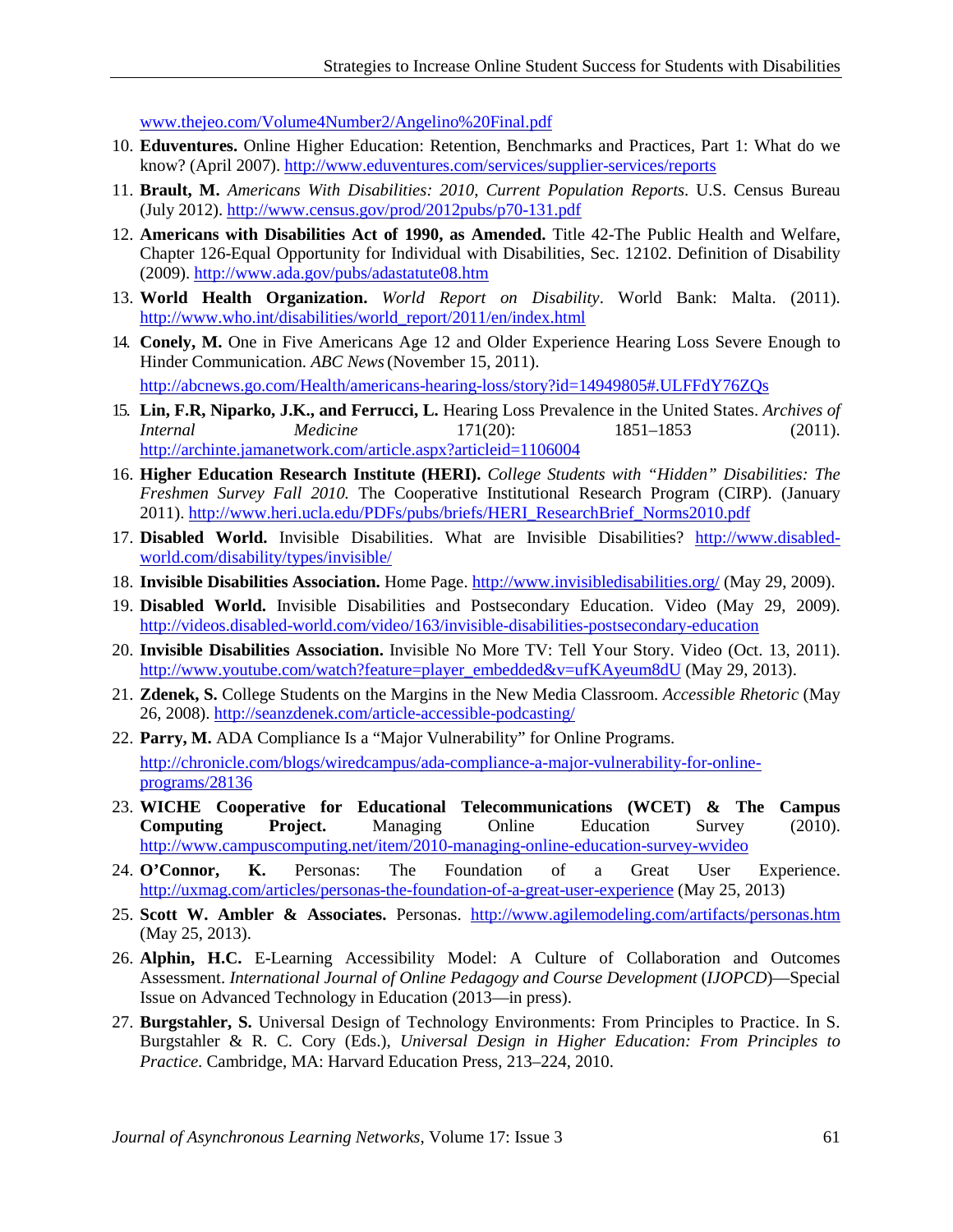- 28. **Alphin, H.C.** Accessibility Implementation for Disabled Students in PMBOLD Environments. In G. Eby & T.V. Yuzer (Eds.), *Project Management Approaches for Online Learning Design*. Hershey, PA: IGI Global (2013—in press).
- 29. **Arthritis Foundation.** Disease Center. [http://www.arthritis.org/disease-center.php?disease\\_id=8](http://www.arthritis.org/disease-center.php?disease_id=8)
- 30. **Betts, K. S.** Creating an Institutional Culture That Embraces Accessibility and Supports Online Student Success. **EvoLLLution** (2012). [http://www.evolllution.com/opinions/creating-an-institutional-culture-that-embraces-accessibility](http://www.evolllution.com/opinions/creating-an-institutional-culture-that-embraces-accessibility-supports-online-student-success/)[supports-online-student-success/](http://www.evolllution.com/opinions/creating-an-institutional-culture-that-embraces-accessibility-supports-online-student-success/)
- 31. **Sloan-C Accessibility Webinar Series**. <http://sloanconsortium.org/institute/webinars/2013/accessibility-series>
- 32. **Sloan-C Special Interest Group for Integrating Accessibility into Online Higher Education**. <http://commons.sloanconsortium.org/groups/integrating-accessibility-online-higher-education>

### **VI. ABOUT THE AUTHORS**

**Kristen Betts**, EdD, is the Chief Academic Officer at Forbes Education. Dr. Betts has served as the Director of Online and Blended Learning at Armstrong Atlantic State University and the Senior Director for eLearning at Drexel University. Additionally, Dr. Betts has served as the Director of the blended EdD Program in Educational Leadership and Management program for the Philadelphia campus and the founding Director of the online Master of Science in Higher Education program at Drexel University. While at Armstrong and Drexel University, she led program and campus initiatives that received distinguished statewide, national, and international awards. Dr. Betts has been a keynote speaker at conferences and government-supported events in Sweden, South Korea, Canada, and across the United States. She serves on several advisory boards and as a conference reviewer for several national and international associations. Dr. Betts is a Quality Matters certified peer reviewer and master reviewer. She is also a Higher Education Resource Services (HERS) Institute alumna and has been a reviewer for the *Journal of Asynchronous Learning Networks* (*JALN*), *Journal for Online Learning and Teaching* (*JOLT*), *Journal of Online Pedagogy and Course Design* (*IJOPCD*), *Journal of Tourism & Hospitality* (*JTH*), and *EDUCAUSE Quarterly* (*EQ*). Dr. Betts publishes and presents nationally and internationally on online and blended education, student/faculty recruitment and retention, adult learning, branding, Online Human Touch, Online First-Year Experience, eAdvising, eStudent Affairs, dashboards, accessibility, cooperative education/work integrated learning, stackable credential programs, and faculty development.

**Alex H. Cohen** is currently a PhD student in marketing at the LeBow College of Business at Drexel University, where his research focuses on accessibility marketing. Prior to beginning his doctoral program, Alex taught courses as an adjunct professor in Drexel University's School of Hospitality Management. He has over 15 years of experience in the hospitality industry, holding positions such as director of sales and marketing, general manager, and senior VP of operations. As a nontraditional student, Alex completed his master's degree in hospitality management in an online program at Drexel University. Diagnosed at age 20, Alex has a degenerative retinal disease known as retinitis pigmentosa, which has robbed him of most of his vision. Alex lives in downtown Philadelphia with his wife and two young sons.

**Daniel P. Veit** is currently an Assistant Supervisor for Career and Transition Department at Texas School for the Deaf in Austin and oversees three different programs; Adult Curriculum for Community, Employment and Social Skills (ACCESS), Career and Transition Services (CTS) and Career Technical Education (CTE). Prior to working at Texas School for the Deaf, Daniel worked as a Career Consultant for six years at Gallaudet University in Washington, D.C. Daniel completed his Master of Science Degree in Higher Education, and wrote a thesis related to deaf and hard-of-hearing students taking online classes, focusing on their accessibility issues and experiences.

**Henry C. Alphin Jr.**, MS, is a higher education administrator and research affiliate at Drexel University, and a higher education consultant. His higher education areas of specialty include economic impact,